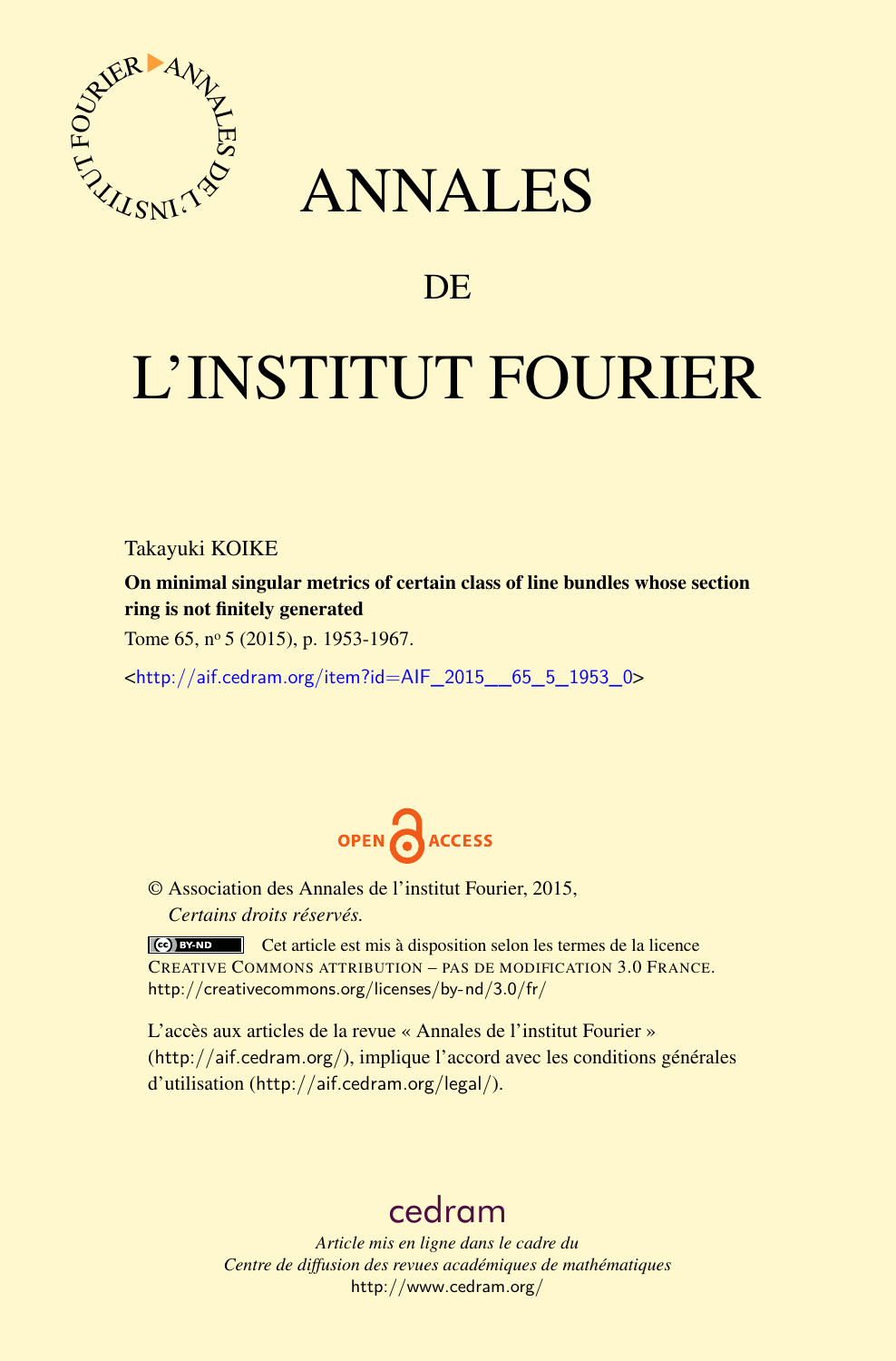## ON MINIMAL SINGULAR METRICS OF CERTAIN CLASS OF LINE BUNDLES WHOSE SECTION RING IS NOT FINITELY GENERATED

## **by Takayuki KOIKE (\*)**

ABSTRACT.  $\qquad$  Wea are interested in the regularity of a minimal singular metric of a line bundle. One main conclusion of our general result in this paper is the existence of smooth Hermitian metrics with semi-positive curvatures on the socalled Zariski's example of a line bundle defined over the blow-up of  $\mathbb{P}^2$  at twelve points. This is an example of a line bundle which is nef, big, not semi-ample, and whose section ring is not finitely generated. We generalize this result to the higher dimensional case when the stable base locus of a line bundle is a smooth hypersurface with a holomorphic tubular neighborhood.

Résumé. — On s'intéresse à la régularité d'une métrique singulière minimale d'un fibré en droites. Une des conséquences principales du résultat général de cet article est l'existence des métriques Hermitiennes lisses à courbure semi-positive sur *X*. Ici, *X* denote l'exemple de Zariski d'un fibré en droites défini sur l'éclatement du plan projectif en douze points. C'est un exemple de fibré en droites qui est nef, gros et non semi-ample et dont l'anneau des sections n'est pas de type fini. Nous généralisons ce résultat au cas de la dimension supérieure lorsque le lieu de base stable d'un fibré en droites est une hypersurface lisse avec un voisinage tubulaire holomorphe.

## **1. Introduction**

Our interest is a regularity of a minimal singular metric of a line bundle. One main conclusion of our general result in this paper is the existence of smooth Hermitian metrics with semi-positive curvatures on the so-called Zariski's example ([\[8,](#page-15-0) 2.3.A]).

Keywords: minimal singular metrics, tubular neighborhoods, Zariski's example. Math. classification: 32J25, 14C20.

<sup>(\*)</sup> The author is supported by the Grant-in-Aid for Scientific Research (KAK- ENHI No.25-2869) and the Grant-in-Aid for JSPS fellows. This work is supported by the Program for Leading Graduate Schools, MEXT, Japan.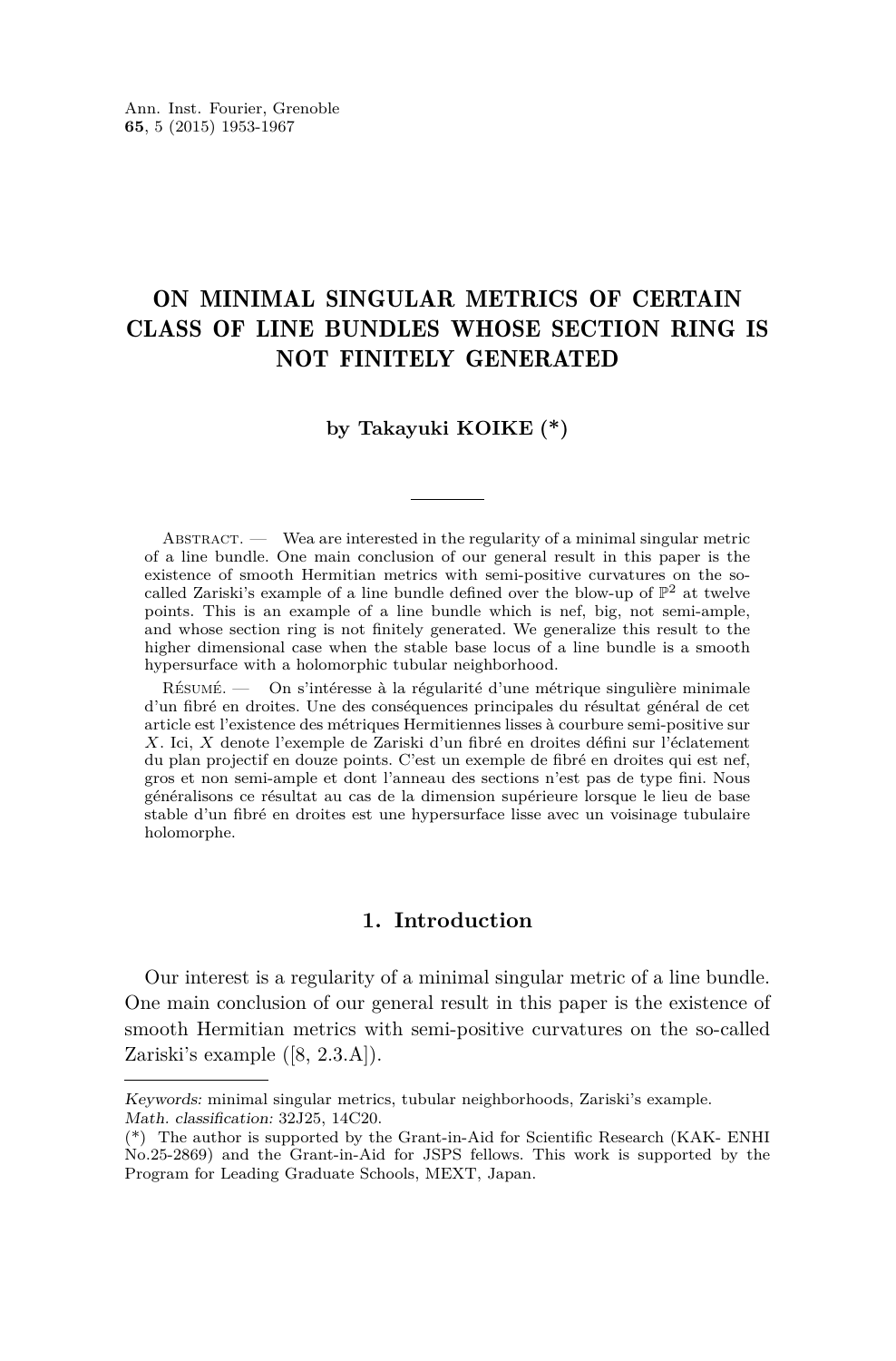<span id="page-2-0"></span>THEOREM 1.1 (Example [4.3\)](#page-14-0). — Let  $C \subset \mathbb{P}^2$  be a smooth elliptic curve,  $\pi: X \to \mathbb{P}^2$  the blowing-up at general twelve points  $p_1, p_2, \ldots, p_{12} \in C$ , *H* the pulled back divisor of a line in  $\mathbb{P}^2$ , and let *D* be the strict transform of *C*. Then the line bundle  $L = \mathcal{O}_X(H + D)$  is semi-positive (i.e. *L* admits a smooth Hermitian metric with semi-positive curvature).

This *L* is nef and big, however has a pathological property that  $D \subset$  $\text{Bs}|L^{\otimes m}|$  holds for all  $m \geq 1$ ,  $|L^{\otimes m} \otimes \mathcal{O}_X(-D)|$  is globally generated for all  $m \geq 1$ , and that the section ring  $\bigoplus_{m\geq 0} H^0(X, L^{\otimes m})$  of *L* is not finitely generated. When the twelve points  $p_1, p_2, \ldots, p_{12} \in C$  is special, the line bundle *L* is semi-ample and thus it is semi-positive. Minimal singular metrics of a line bundle *L* are metrics of *L* with the mildest singularities among singular Hermitian metrics of *L* whose local weights are plurisubharmonic. Minimal singular metrics have been introduced in [\[5,](#page-15-0) 1.4] as a (weak) analytic analogue of the Zariski decomposition, and always exist when *L* is pseudo-effective ([\[5,](#page-15-0) 1.5]). The main theorem is as follows.

THEOREM 1.2. — Let *X* be a smooth projective variety, *D* a smooth hypersurface of *X*, *L* a pseudo-effective line bundle over *X*, and let  $h_{\min}$ be a minimal singular metric of *L*. Assume that  $L \otimes \mathcal{O}_X(-D)$  is semipositive,  $\mathcal{O}_X(-D)|_D$  is ample,  $\mathcal{O}_D(-K_D - D|_D)$  is nef and big, and that *D* has a holomorphic tubular neighborhood (i.e. an open neighborhood in *X* which is biholomorphic to an open neighborhood of the zero section in the normal bundle  $N_{D/X}$ ). Then  $h_{\min}|_D \neq \infty$  holds if and only if  $L|_D$  is pseudo-effective, moreover in this case  $h_{\text{min}}|_D$  is a minimal singular metric of  $L|_D$ .

One of the typical cases of the situations in Theorem 1.2 is when *X* is a surface and the self-intersection number  $(D^2)$  is (sufficiently) negative. It is followed by a special case of Grauert's theorem [\[7,](#page-15-0) Satz 7]: A smooth compact complex curve *D* with genus *g* embedded in a complex surface *X* has a holomorphic tubular neighborhood if  $(D^2) < \min\{0, 4 - 4g\}$  holds. Thus, we can apply our main theorem to Zariski's example to obtain Theorem 1.1, and we also can show the existence of a smooth Hermitian metric with semi-positive curvature for the same type examples introduced by Mumford ([\[8,](#page-15-0) 2.3.A], or Example [4.3](#page-14-0) here). When  $(L \otimes \mathcal{O}_X(-D))|_D$  is ample, we can write down more concretely a minimal singular metric of *L* around *D* by using equilibrium metrics, which are special minimal singular metrics, of R-line bundles  $(L \otimes \mathcal{O}_X(-tD))|_D$  for  $0 \le t \le 1$  (see Theorem [2.2](#page-4-0) and Remark [3.3\)](#page-13-0).

Another application of Theorem 1.2 we can expect is a concrete description of minimal singular metrics of a pseudo-effective line bundle which is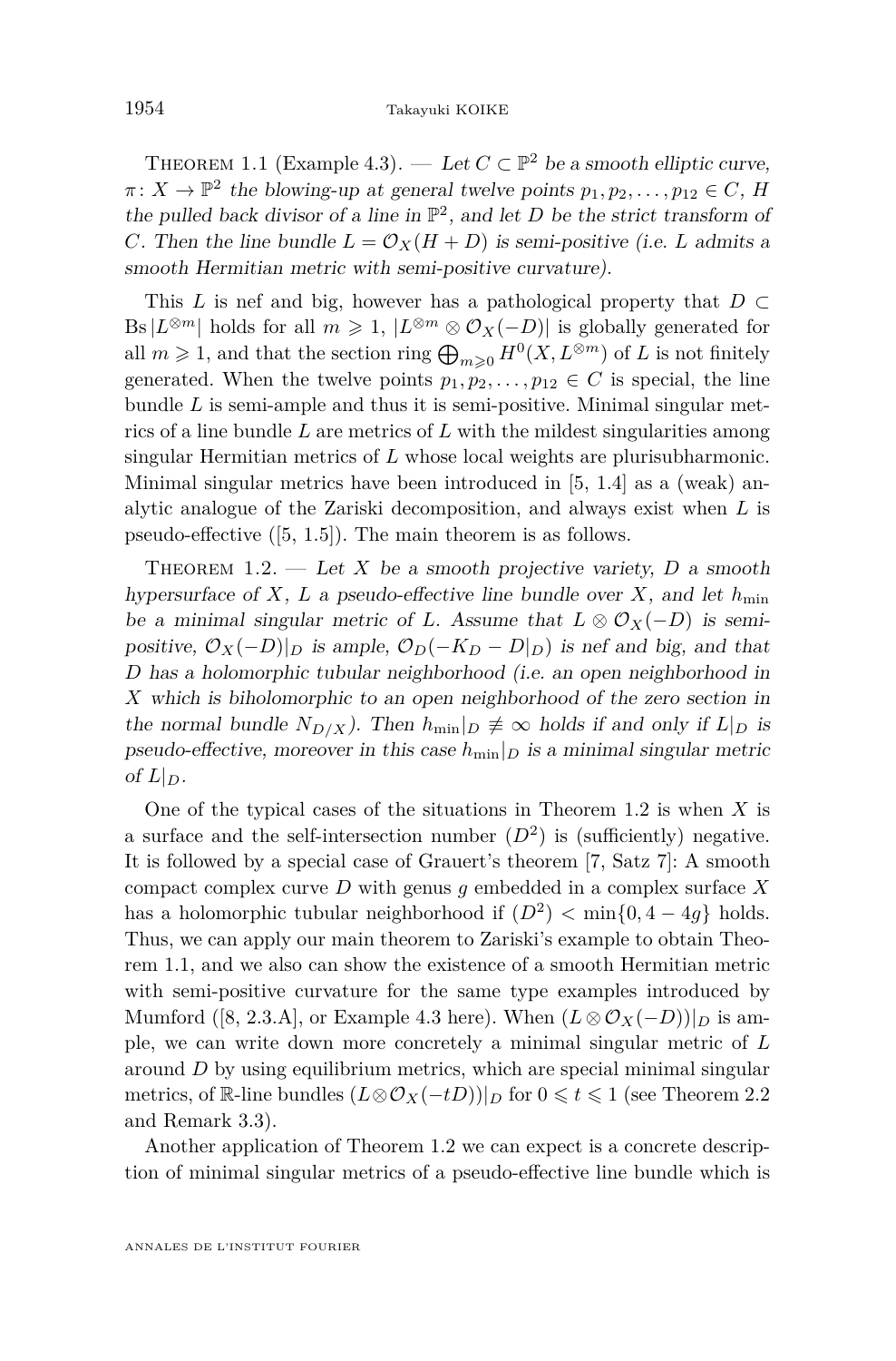<span id="page-3-0"></span>not big. It is because, it follows from next Theorem 1.3, which is a version of Theorem [1.2,](#page-2-0) that we can apply Bergman kernel construction argument even when *L* is not big but merely pseudo-effective. In more detail, the line bundle  $\mathcal{O}_{\mathbb{P}(A\oplus L)}(1)$  in Theorem 1.3 is big if we chose A as an ample line bundle. Thus we can use Bergman kernel construction argument for this line bundle and we can study minimal singular metrics of *L* itself by restricting argument.

THEOREM  $1.3.$  — Let X be a smooth projective variety, A a semi-ample line bundle on *X*, and let *L* be a pseudo-effective line bundle on *X*. Then the restriction of a minimal singular metric of  $\mathcal{O}_{\mathbb{P}(A \oplus L)}(1)$  on  $\mathbb{P}(A \oplus L)$  to the divisor  $\mathbb{P}(L) \subset \mathbb{P}(A \oplus L)$  corresponding to the projection  $A \oplus L \to L$ gives a minimal singular metric of *L* on *X* via the natural identification  $(\mathbb{P}(L), \mathcal{O}_{\mathbb{P}(L)}(1)) \cong (X, L)$  (see Remark [2.3\)](#page-4-0).

We can prove Theorem 1.3 directly by constructing an appropriate singular metric of  $\mathcal{O}_{\mathbb{P}(A \oplus L)}(1)$  from minimal singular metrics of *A* and *L*. In the proof of Theorem [1.2,](#page-2-0) we use the assumption on the existence of holomorphic tubular neighborhoods to reduce the situation in Theorem [1.2](#page-2-0) to that in Theorem 1.3. Since *L* in Theorem [1.2](#page-2-0) admits a singular Hermitian metric which is smooth on  $X \setminus D$  and may be singular along *D*, all we have to do is to modify this metric around *D*. We will replace this metric on the tubular neighborhood of *D* by the metric constructed in the situation of Theorem 1.3.

The organization of the paper is as follows. In §2, we treat the case when X has a suitable  $\mathbb{P}^1$ -bundle structure and *L* is the relative hyperplane bundle. In §3, we prove Theorem 1.3 and Theorem [1.2.](#page-2-0) Finally we give some examples in §4.

Acknowledgement. — The author would like to thank his supervisor Prof. Shigeharu Takayama whose enormous support and insightful comments were invaluable during the course of his study. He also thanks Prof. Shin-ichi Matsumura who gave him invaluable comments.

## **2. The** P 1 **-bundle case**

In this section, we treat the case when  $X$  has a suitable  $\mathbb{P}^1$ -bundle structure and *L* is the relative hyperplane bundle. Here we give a minimal singular metric of *L* concretely by using equilibrium metrics of R-line bundles of the base space of *X*. First we define the equilibrium metrics for smooth Hermitian metrics on pseudo-effective line bundles.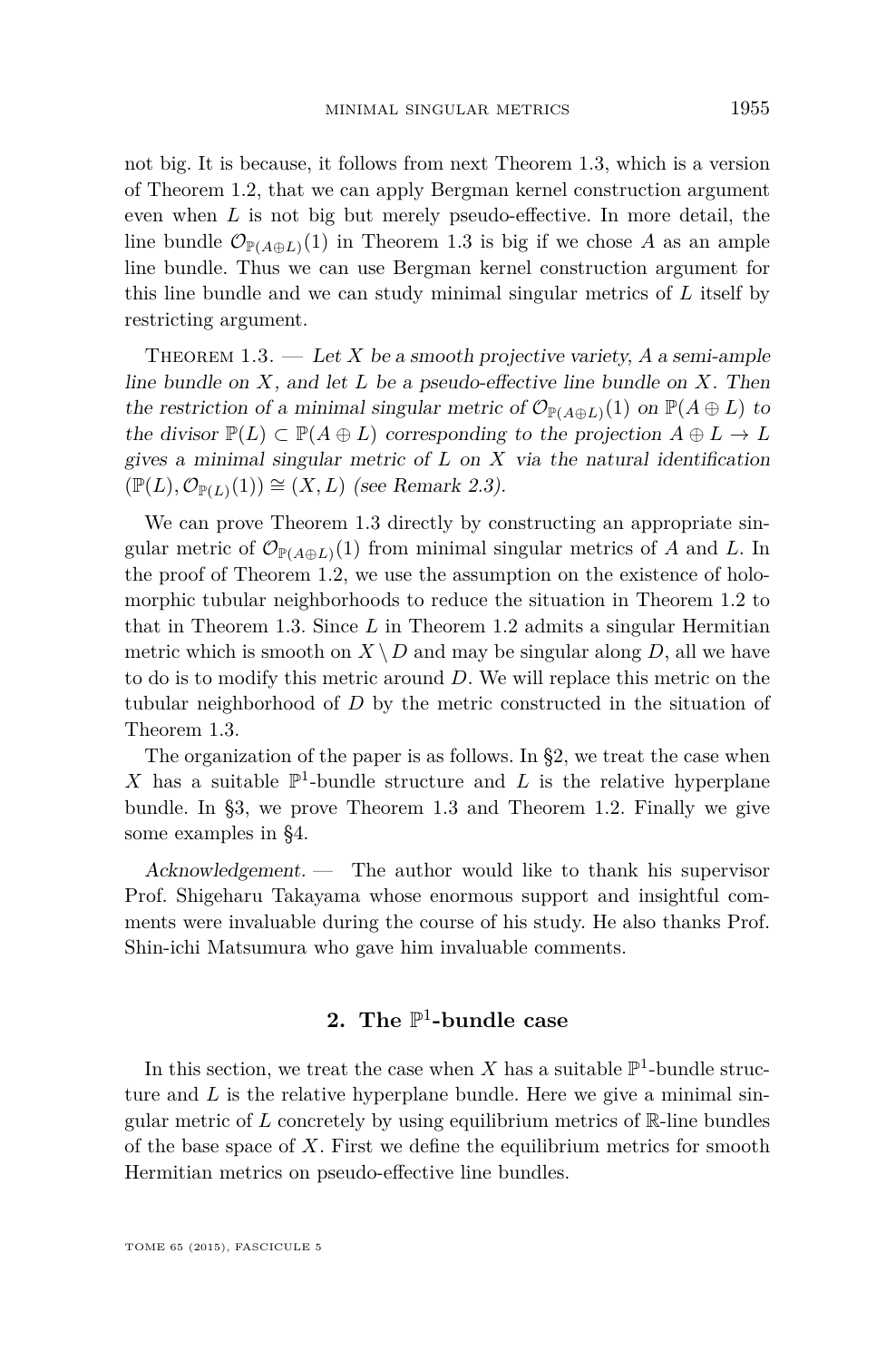<span id="page-4-0"></span>DEFINITION 2.1. — Let *X* be a smooth projective variety, *L* a pseudoeffective line bundle over *X*, and let  $h = e^{-\varphi}$  be a smooth Hermitian metric on  $L$ . We denote by  $h_e$  the equilibrium metric, whose local weight function  $\varphi_e$  is defined by

$$
\varphi_e = \varphi + \sup^* \{ \psi \colon X \to \mathbb{R} \cup \{ -\infty \} \mid \psi \text{ is a } \varphi\text{-psh function, } \psi \leq 0 \},
$$

where sup<sup>∗</sup> stands for the upper semi-continuous regularization of the supremum.

Equilibrium metrics are minimal singular metrics  $([5, 1.5])$  $([5, 1.5])$  $([5, 1.5])$ . Using this notion, we prove the following theorem.

THEOREM 2.2. — Let *X* be a smooth projective variety, *A* an ample line bundle on *X*, and let *L* be a pseudo-effective line bundle on *X*. Let  $h_L = e^{-\varphi_L}$  be a smooth Hermitian metric of *L* and let  $h_A = e^{-\varphi_A}$  be a smooth Hermitian metric of *A* satisfying  $dd^c \varphi_A > 0$ . Fix a local coordinate system by  $(z, x) \mapsto [zs_A^*(x) + s_L^*(x)] \in \mathbb{P}(A \oplus L)$ , where  $s_A^*$  and  $s_L^*$  are local trivializations of  $A^{-1}$  and  $L^{-1}$ , respectively. Then the metric of the relative hyperplane line bundle  $\mathcal{O}_{\mathbb{P}(A \oplus L)}(1)$  on  $\mathbb{P}(A \oplus L)$  defined by the local weights

$$
\widetilde{\varphi}(z,x) = \log \max_{t \in [0,1]} |z|^{2t} e^{(t\varphi_A + (1-t)\varphi_L)_e(x)}
$$

is a minimal singular metric, where  $(t\varphi_A + (1-t)\varphi_L)_e$  is the local weight of the equilibrium metric associated to  $h_A^t h_L^{1-t}$ , which is a smooth Hermitian metric of the " $\mathbb{R}$ -line bundle  $A^{\otimes t} \otimes L^{\otimes (1-t)}$ ".

We denote by  $\widetilde{X}$  the variety  $\mathbb{P}(A \oplus L)$ , by  $\pi: \widetilde{X} \to X$  the canonical projection mapping, and by  $\widetilde{L}$  the relative plane line bundle  $\mathcal{O}_{\mathbb{P}(A\oplus L)}(1)$  on  $\widetilde{X}$ .

Remark 2.3. — Let us denote by *X'* the subset  $\mathbb{P}(L)$  of  $\widetilde{X}$ , and *X''* the subset  $\mathbb{P}(A)$ . Then  $\mathcal{O}_{\widetilde{X}}(X') = \widetilde{L} \otimes \pi^* A^{-1}$  and  $\widetilde{L}|_{X'} = \pi^* L|_{X'}$  hold<br>as equalities of line bundles on  $\widetilde{X}$  and  $X'$  respectively. Therefore we can as equalities of line bundles on  $\widetilde{X}$  and  $X'$ , respectively. Therefore we can regard the restriction of a metric of  $\tilde{L}$  to  $X'$  as a metric of  $L$ , and by regarding  $X' \subset \widetilde{X}$  as  $\mathbb{P}(\mathcal{O}_X) \subset \mathbb{P}(\mathcal{O}_X \oplus (L^{-1} \otimes A))$ , we can identify  $\widetilde{X} \setminus \mathbb{R}^n$ *X*<sup>0</sup> and *X*<sup>*i*</sup> with the total space of the normal bundle  $N_{X'/\widetilde{X}}$ , which is isomorphic to the bundle  $L \otimes A^{-1}$  via  $\pi$ , and its zero-section isomorphic to the bundle  $L \otimes A^{-1}$  via  $\pi$ , and its zero-section.

We also remark here that  $\tilde{L}$  is big if *A* is ample (see [\[8,](#page-15-0) 2.3.2]).

From now on, we prove Theorem 2.2. Here we denote by *U* the domain of definition of  $s_A^*$ ,  $s_L^*$  and *x*. We also use the smooth Hermitian metric  $h_{\infty} = e^{-\varphi_{\infty}}$  of  $\tilde{L}$ , whose local weight is defined as  $\tilde{\varphi}_{\infty}(z, x) =$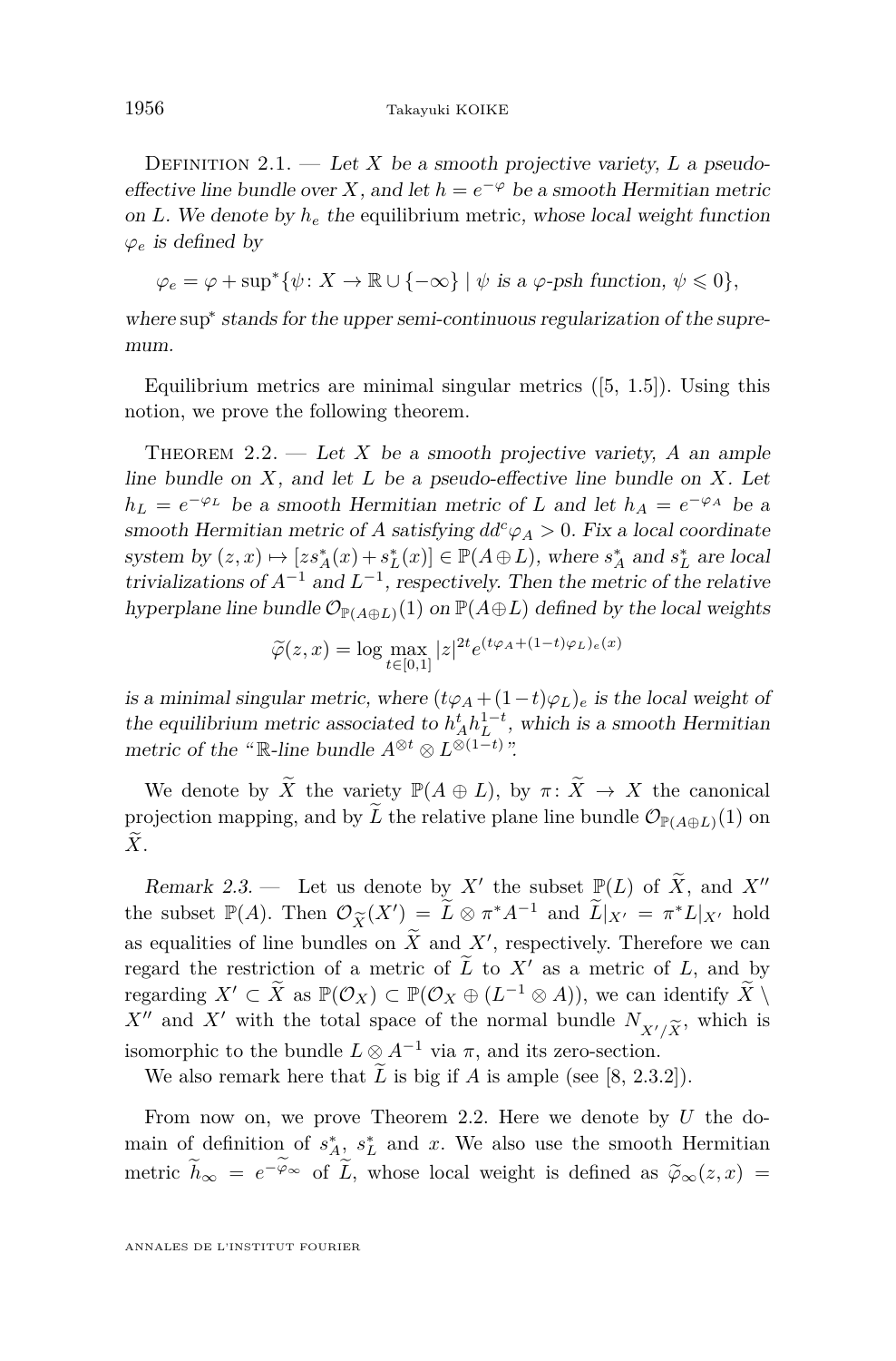<span id="page-5-0"></span> $\log (|z|^2 e^{\varphi_A(x)} + e^{\varphi_L(x)})$ . To prove Theorem [2.2,](#page-4-0) it is sufficient to show the following two propositions.

PROPOSITION 2.4 (Plurisubharmonicity of  $\tilde{\varphi}$ ). — The function

$$
\widetilde{\varphi}(z,x)=\log\max_{t\in[0,1]}|z|^{2t}e^{(t\varphi_A+(1-t)\varphi_L)_e(x)}
$$

is plurisubharmonic and  $\{e^{-\varphi}\}\$  glue up to define a singular Hermitian metric of  $\tilde{L}$ .

PROPOSITION 2.5 (Minimal singularity of  $\tilde{\varphi}$ ). — There is a constant *C* such that  $(\widetilde{\varphi}_{\infty})_e \leq \widetilde{\varphi} + C$  holds.

### **2.1. Proof of Proposition 2.4**

Since  $\log |z|^{2t} e^{(t\varphi_A + (1-t)\varphi_L) e(x)}$  is plurisubharmonic and a local weight of a singular Hermitian metric of  $\tilde{L}$  for each  $t \in [0,1]$ , it is sufficient to show that  $\tilde{\varphi}$  is upper semi-continuous, and it follows immediately from Lemma [2.7.](#page-6-0)

Let us denote by  $\psi_t$  the function

$$
\sup^* \{ \psi \colon X \to \mathbb{R} \cup \{ -\infty \} \mid \psi \text{ is a } (t\varphi_A + (1-t)\varphi_L) \text{-psh function, } \psi \leq 0 \}.
$$

For proving Lemma [2.7,](#page-6-0) we need the following lemma.

Lemma 2.6.

- (1) The sequence  $\{\frac{\psi_t}{1-t}\}_{t\in[0,1]}$  is monotonically increasing with respect to *t*.
- (2) For all  $t \in [0, 1)$ ,  $\lim_{s \downarrow t} \frac{\psi_s}{1 s} = \frac{\psi_t}{1 t}$  holds.

Proof.

(1) Let  $t \leq s$  be elements of [0, 1]. Since

$$
s\varphi_A + (1-s)\varphi_L + \frac{1-s}{1-t}\psi_t = \frac{1-s}{1-t}(t\varphi_A + (1-t)\varphi_L)_e + \frac{s-t}{1-t}\varphi_A
$$
  
holds,  $\frac{1-s}{1-t}\psi_t$  is a  $(s\varphi_A + (1-s)\varphi_L)$ -psh function. As  $\frac{1-s}{1-t}\psi_t \le 0$ ,

$$
\frac{1-s}{1-t}\psi_t \leqslant \psi_s \text{ holds.}
$$

(2) According to (1), it is sufficient to show that  $\lim_{s \downarrow t} \frac{\psi_s}{1-s} \leq \frac{\psi_t}{1-t}$  holds. Since the sequence  $\frac{s}{1-s}\varphi_A + \varphi_L + \frac{\psi_s}{1-s}$   $(=\frac{1}{1-s}(s\varphi_A + (1-s)\varphi_L)_e)$ is monotonically increasing psh functions, the limit  $\frac{t}{1-t}\varphi_A + \varphi_L +$  $\lim_{s \downarrow t} \frac{\psi_s}{1-s}$  is also psh. As  $\lim_{s \downarrow t} \frac{\psi_s}{1-s} \leq 0$ ,  $(1-t) \lim_{s \downarrow t} \frac{\psi_s}{1-s} \leq \psi_t$  $holds.$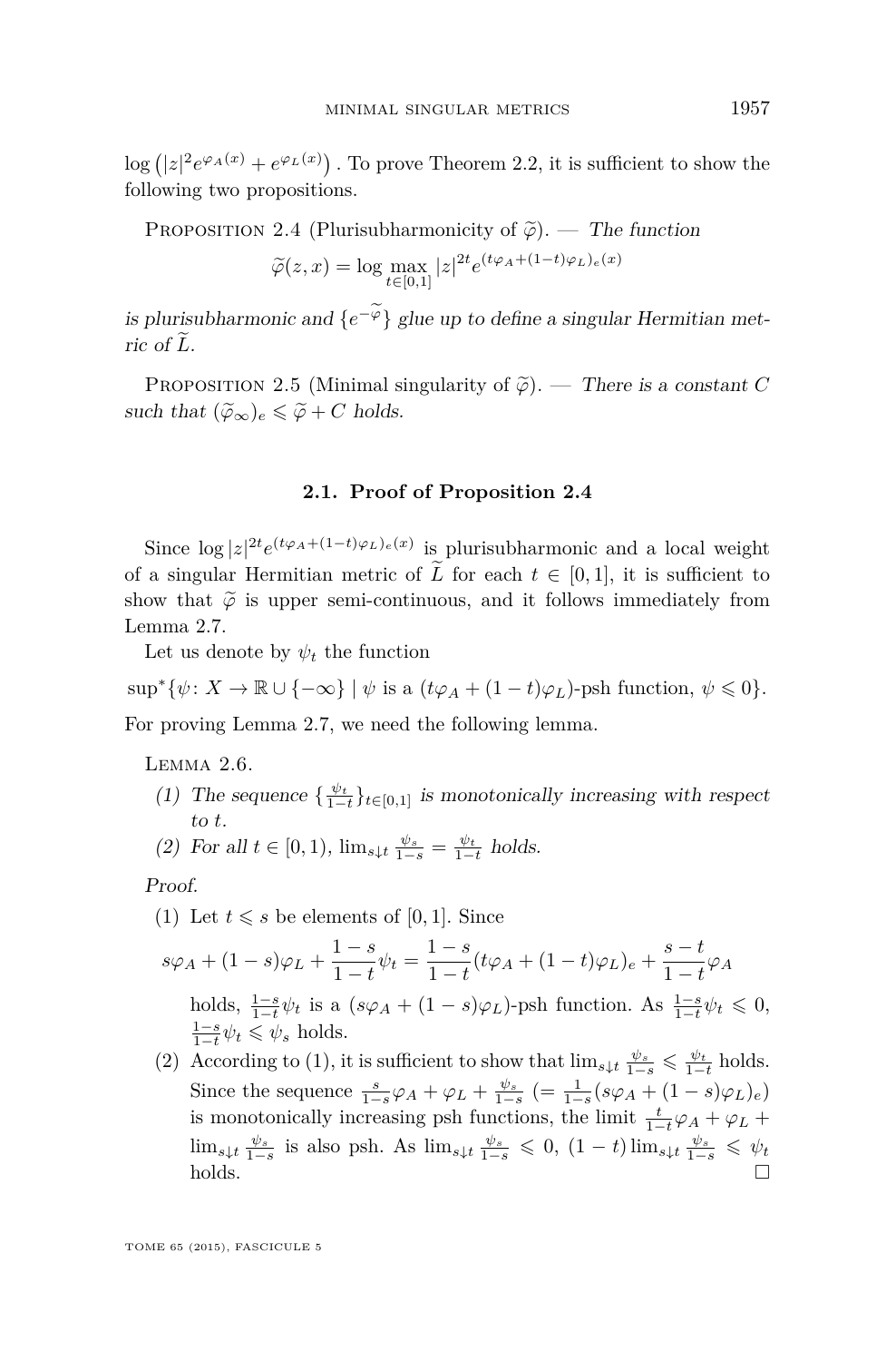<span id="page-6-0"></span>LEMMA 2.7. — The function  $F: \mathbb{C} \times U \times [0,1] \to \mathbb{R} \cup \{-\infty\}$  defined by  $F(z, x, t) = (t\varphi_A + (1 - t)\varphi_L)_e(x) + t\log|z|^2$  is upper semi-continuous.

Proof. — Let us set the function  $H: U \times [0, 1] \to \mathbb{R} \cup \{-\infty\}$  as  $H(x, t) =$  $\frac{\psi_t(x)}{1-t}$ . Since  $F(z, x, t)$  is a sum of upper semi-continuous functions and  $(1-t)H(x,t)$ , it is sufficient to show that *H* is upper semi-continuous. Let us fix an element  $(x_0, t_0) \in U \times [0, 1)$  and sufficiently small positive number *ε*. Then, by Lemma [2.6](#page-5-0) (1),

$$
\limsup_{(x,t)\mapsto(x_0,t_0)} H(x,t) = \lim_{r\downarrow 0} \sup_{\substack{|x-x_0|
$$

holds. As  $H(-, t_0 + \varepsilon) = \frac{\psi_{t_0 + \varepsilon}}{1 - (t_0 + \varepsilon)}$  is upper semi-continuous, we obtain an inequality  $\limsup_{(x,t)\mapsto(x_0,t_0)} H(x,t) \leq H(x_0,t_0+\varepsilon)$ . By Lemma [2.6](#page-5-0) (2), we can show that the equality  $\limsup_{(x,t)\mapsto(x_0,t_0)} H(x,t) \le H(x_0,t_0)$  holds. We can also show this inequality when  $t_0 = 1$  by the same argument, and this shows the lemma.

#### **2.2. Proof of Proposition [2.5](#page-5-0)**

Next we prove Proposition [2.5.](#page-5-0) Let us fix a (sufficiently positive) Kähler metric  $\omega$  of X and define

$$
\widetilde{\omega} = \pi^* \omega + dd^c \log(|z|^2 e^{\varphi_A} + e^{\varphi_L}) - \frac{|z|^2 e^{\varphi_A} \pi^* dd^c \varphi_A + e^{\varphi_L} \pi^* dd^c \varphi_L}{|z|^2 e^{\varphi_A} + e^{\varphi_L}}
$$

*,*

where  $dd^c = \frac{\sqrt{-1}}{2\pi} \partial \overline{\partial}$ . This  $\widetilde{\omega}$  defines a global smooth (1,1)-form on  $\widetilde{X}$ , since  $dd^c \log(|z|^2 e^{\varphi_A} + e^{\varphi_L})$  is the curvature form of the smooth Hermitian metric of  $\tilde{L}$  associated to the Finsler metric of  $A \oplus L$  induced from  $h_A$ and  $h_L$ , and both of the coefficients  $|z|^2 e^{\varphi_A}/(|z|^2 e^{\varphi_A} + e^{\varphi_L})$  of  $\pi^* d d^c \varphi_A$ and  $e^{\varphi_L}/(|z|^2 e^{\varphi_A} + e^{\varphi_L})$  of  $\pi^* dd^c \varphi_L$  glue up to define R-valued functions defined on whole  $\overline{X}$ . It is because, the values  $|z|^2 e^{\varphi A}$ ,  $e^{\varphi L}$ , and  $|z|^2 e^{\varphi A} + e^{\varphi L}$ can be regarded as the norms of the points  $(z, 0), (0, 1),$  and  $(z, 1)$  of a fiber of the vector bundle  $A^{-1} \oplus L^{-1}$ , respectively, computed by using the metric induced from  $h_A$  and  $h_L$ . Thus ratios of these values define genuine functions on the whole of  $X$ .

LEMMA 2.8. — The form  $\tilde{\omega}$  and the measures  $dV_{\omega} = \frac{\omega^n}{n!}$  $\frac{\omega^n}{n!}$  of *X* and  $dV_{\widetilde{\omega}} = \frac{\widetilde{\omega}^{n+1}}{(n+1)!}$  of  $\widetilde{X}$  satisfy the following properties when  $\omega$  is sufficiently positive. positive.

- (1)  $\tilde{\omega}$  is a smooth strictly positive (1, 1)-form on  $\tilde{X}$ .
- (2) For all  $x \in X$ ,  $\int_{z \in \pi^{-1}(x)} \tilde{\omega}|_{\pi^{-1}(x)} = 1$  holds.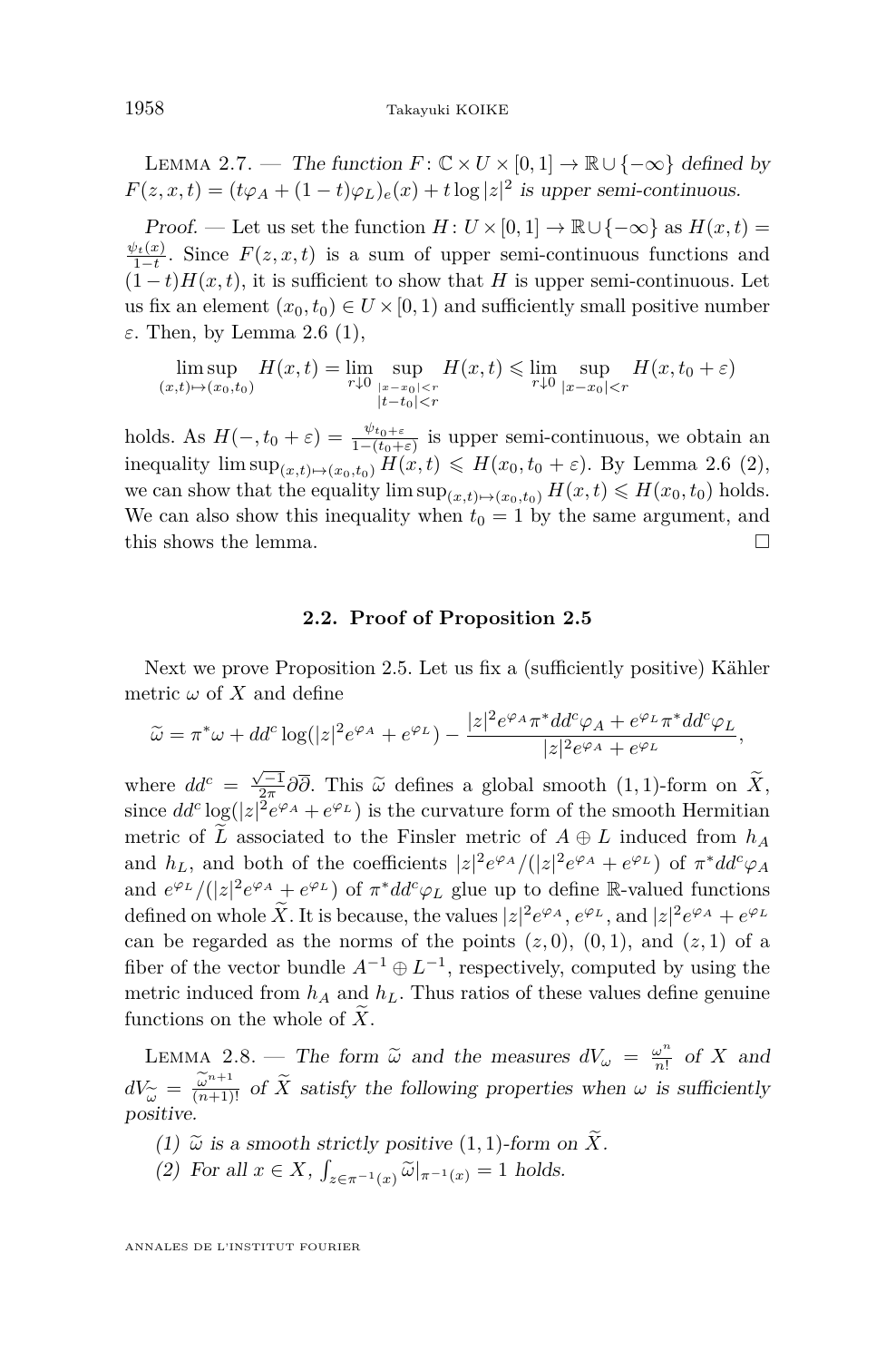<span id="page-7-0"></span>(3) For all R-valued measurable function *F* on  $\widetilde{X}$ , the equation

$$
\int_{(z,x)\in\widetilde{X}} F(z,x) dV_{\widetilde{\omega}} = \int_{x\in X} \left( \int_{z\in\pi^{-1}(x)} F(z,x) dV_{\widetilde{\omega}}|_{\pi^{-1}(x)} \right) dV_{\omega}
$$

holds.

(4) Moreover, when *F* depends only on *x* and |*z*|, an equation

$$
\int_{(z,x)\in\widetilde{X}} F(z,x) dV_{\widetilde{\omega}} = \int_{x\in X} \left( \int_0^\infty \frac{2rG(r,x)e^{\varphi_A(x) + \varphi_L(x)}}{(r^2e^{\varphi_A(x)} + e^{\varphi_L(x)})^2} dr \right) dV_{\omega}
$$

holds, where *G* is the function such that  $G(|z|, x) = F(z, x)$  holds.

Proof. — By straightforward computations, we can obtain the formula

$$
\widetilde{\omega} = \pi^* \omega + C(\eta \wedge \overline{\eta} + dz \wedge \overline{\eta} + \eta \wedge d\overline{z} + dz \wedge d\overline{z}),
$$

where  $C = \frac{\sqrt{-1}}{2\pi} \frac{e^{\varphi_A + \varphi_L}}{(|z|^2 e^{\varphi_A} + e^{\varphi_L})}$  $\frac{e^{\varphi_A + \varphi_L}}{(|z|^2 e^{\varphi_A} + e^{\varphi_L})^2}$  and  $\eta = z\partial(\varphi_A - \varphi_L)$ . From this formula, it is shown that  $\tilde{\omega}^{n+1} = (n+1)Cdz \wedge d\overline{z} \wedge (\pi^*\omega)^n$  holds, which shows the lemma. □

We also use the following lemma, which can be proved by straightforward computations.

LEMMA 2.9.  
\n
$$
-\log \int_{z \in \pi^{-1}(x)} |z|^{2t} e^{-\widetilde{\varphi}_{\infty}(z,x)} \widetilde{\omega}|_{\pi^{-1}(x)}
$$
\n
$$
= t\varphi_A(x) + (1-t)\varphi_L(x) - \log \frac{\Gamma(1+t)\Gamma(2-t)}{4}
$$

holds for all  $t \in [0, 1]$  and  $x \in X$ , where  $\Gamma$  stands for the Gamma function.

The following lemma can be shown by using the approximation theorem [\[3,](#page-15-0) 13.21].

LEMMA 2.10. — Let *Y* be a smooth projective variety,  $dV_Y$  a smooth volume form of *Y*, *M* a pseudo-effective line bundle over *Y*, and let  $h_M =$  $e^{-\psi_{\infty}}$  be a smooth Hermitian metric of *M*. Fix points  $y_0, y_1, \ldots, y_N \in Y$ and local coordinates systems around each  $y_j$  such that  $\bigcup_{j=0}^{N} \{y \mid |y-y_j| < \infty \}$  $\frac{1}{\sqrt{\pi}}$ } = *Y* holds. Let  $h_{M,1} = e^{-\psi_1}$  and  $h_{M,2} = e^{-\psi_2}$  be singular Hermitian metrics given by

$$
\psi_1 = \psi_{\infty} + \sup^* \left\{ \frac{1}{m} \log |f|^2_{h^m_M} \middle| m \in \mathbb{N}, f \in H^0(Y, mM), \log |f|^2_{h^m_M} \le 0 \right\},
$$
  

$$
\psi_2 = \psi_{\infty} + \sup^* \left\{ \frac{1}{m} \log |f|^2_{h^m_M} \middle| m \in \mathbb{N}, f \in H^0(Y, mM), \int_Y |f|^2_{h^m_M} dV_Y \le 1 \right\}.
$$

TOME 65 (2015), FASCICULE 5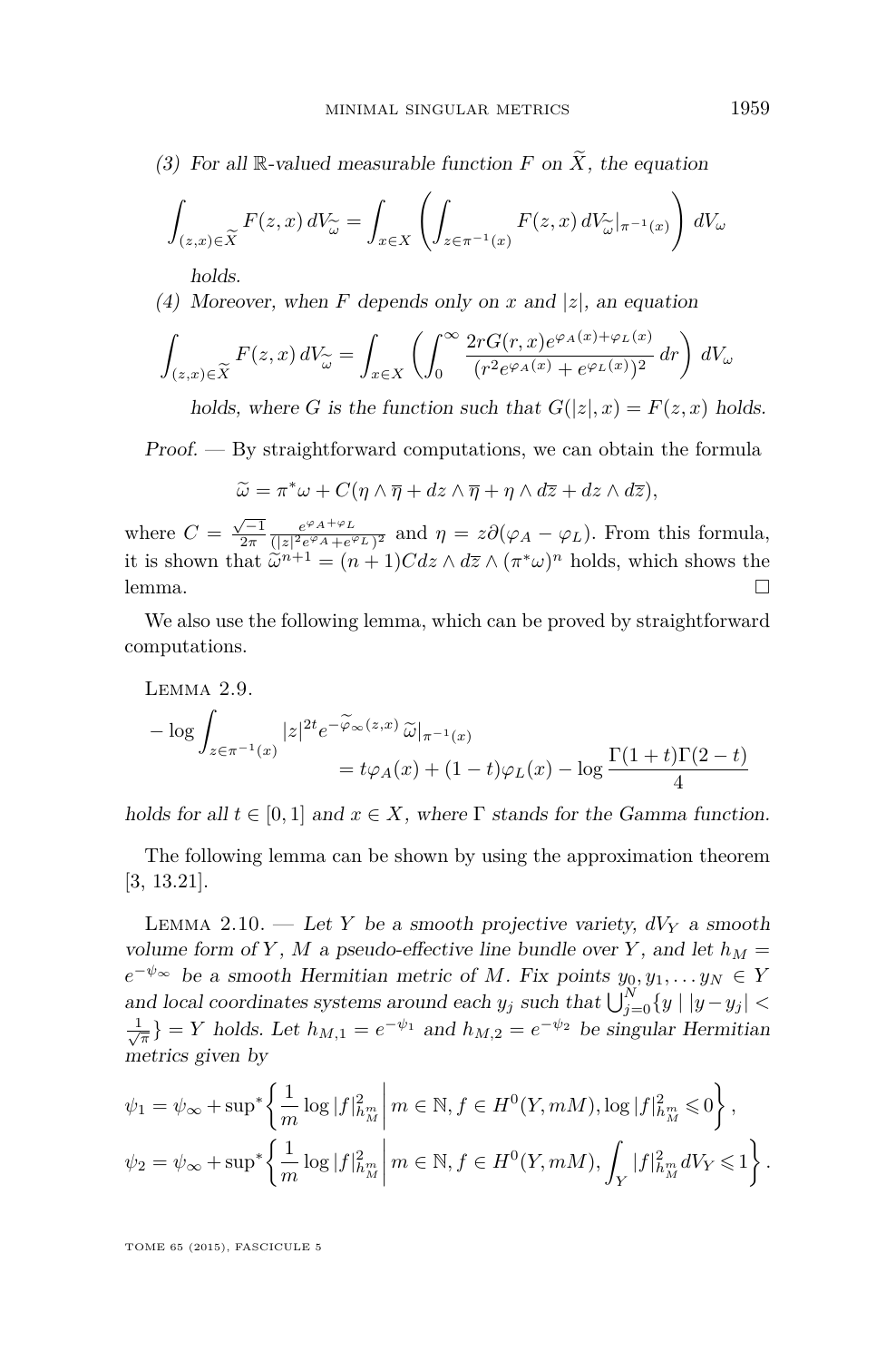Let  $C' = C'_1 + C'_2$  with  $C'_1 = \max_j \left( \max_{|y-y_j| \le \frac{2}{\sqrt{\pi}}} \psi_\infty(y) \right)$  $\min_{|y-y_j| \leq \frac{2}{\sqrt{\pi}}} \psi_\infty(y)$  and  $C'_2 = \log \max_j \max_{|y-y_j| \leq \frac{2}{\sqrt{\pi}}}$  $\frac{d\lambda}{dV_Y}$ , where  $d\lambda$  is the Euclidean measure. Then an inequality  $\psi_2 - C' \leq \psi_1 \leq (\psi_\infty)_e$  holds. Moreover, if *M* is big, then an inequality  $\psi_2 - C' \leq \psi_1 \leq (\psi_\infty)_e \leq \psi_2$ holds.

Proof of Proposition [2.5.](#page-5-0)

(1) We fix points  $x_0, x_1, \ldots x_N \in X$  and local coordinates systems around each  $x_j$  such that  $\bigcup_{j=0}^N \{x \mid |x-x_j| < \frac{1}{\sqrt{\pi}}\} = X$  holds. Let us denote by  $\varphi_{\infty,t}$  the weight of the "smooth Hermitian metric"  $t\varphi_A + (1-t)\varphi_L - \log \frac{\Gamma(1+t)\Gamma(2-t)}{4}$  of  $tA + (1-t)L$ . We let  $C = C_1 + C_2 + \log 2$  with

$$
C_1 = \max_{j} \left( \max_{\substack{|x - x_j| \leq \frac{2}{\sqrt{\pi}} \\ t \in [0,1]}} \widetilde{\varphi}_{\infty,t}(x) - \min_{\substack{|x - x_j| \leq \frac{2}{\sqrt{\pi}} \\ t \in [0,1]}} \widetilde{\varphi}_{\infty,t}(x) \right),
$$
  

$$
C_2 = \log \max_{j} \max_{|x - x_j| \leq \frac{2}{\sqrt{\pi}}} \frac{d\lambda}{dV_{\omega}}.
$$

Since  $(\varphi_{\infty,t})_e = (t\varphi_A + (1-t)\varphi_L)_e - \log \frac{\Gamma(1+t)\Gamma(2-t)}{4}$  holds, it is sufficient to show that

$$
(\widetilde{\varphi}_\infty)_e \leqslant \log \max_{t \in [0,1]} |z|^{2t} e^{(\varphi_{\infty,t})_e(x)} + C
$$

holds. According to the last part of Lemma [2.10,](#page-7-0) this is reduced to show that for each  $F \in H^0(\tilde{X}, m\tilde{L})$  such that  $\int_{\tilde{X}} |F|^2 e^{-m\tilde{\varphi}_{\infty}} dV_{\tilde{\omega}} \leqslant$ <br>1, an inequality 1, an inequality

$$
\frac{1}{m}\log|F|^2\leqslant \log\max_{t\in[0,1]}|z|^{2t}e^{(\varphi_{\infty,t})_e(x)}+C
$$

holds.

(2) We show the last inequality. The holomorphic section  $F(z, x)$  can be expanded as  $F(z, x) = \sum_{\ell=0}^{m} z^{\ell} f_{\ell}(x)$  with  $f_{\ell} \in H^{0}(X, \ell A + (m - \ell)$  $\ell$ )*L*). We first show that an inequality

(\*)
$$
\int_{\widetilde{X}} |z^{\ell} f_{\ell}|^{2} e^{-m \widetilde{\varphi}_{\infty}} dV_{\widetilde{\omega}} \leq 1
$$

holds for  $\ell = 1, 2, \ldots, m$ . For proving  $(*)$ , we use an inequality

$$
|f_{\ell}(x)|^2 = \left|\frac{1}{\ell!} \frac{\partial^{\ell}}{\partial z^{\ell}} F(0, x)\right|^2 \leq \frac{1}{2\pi} \int_0^{2\pi} \frac{|F(re^{\sqrt{-1}\theta}, x)|^2}{r^{2\ell}} d\theta
$$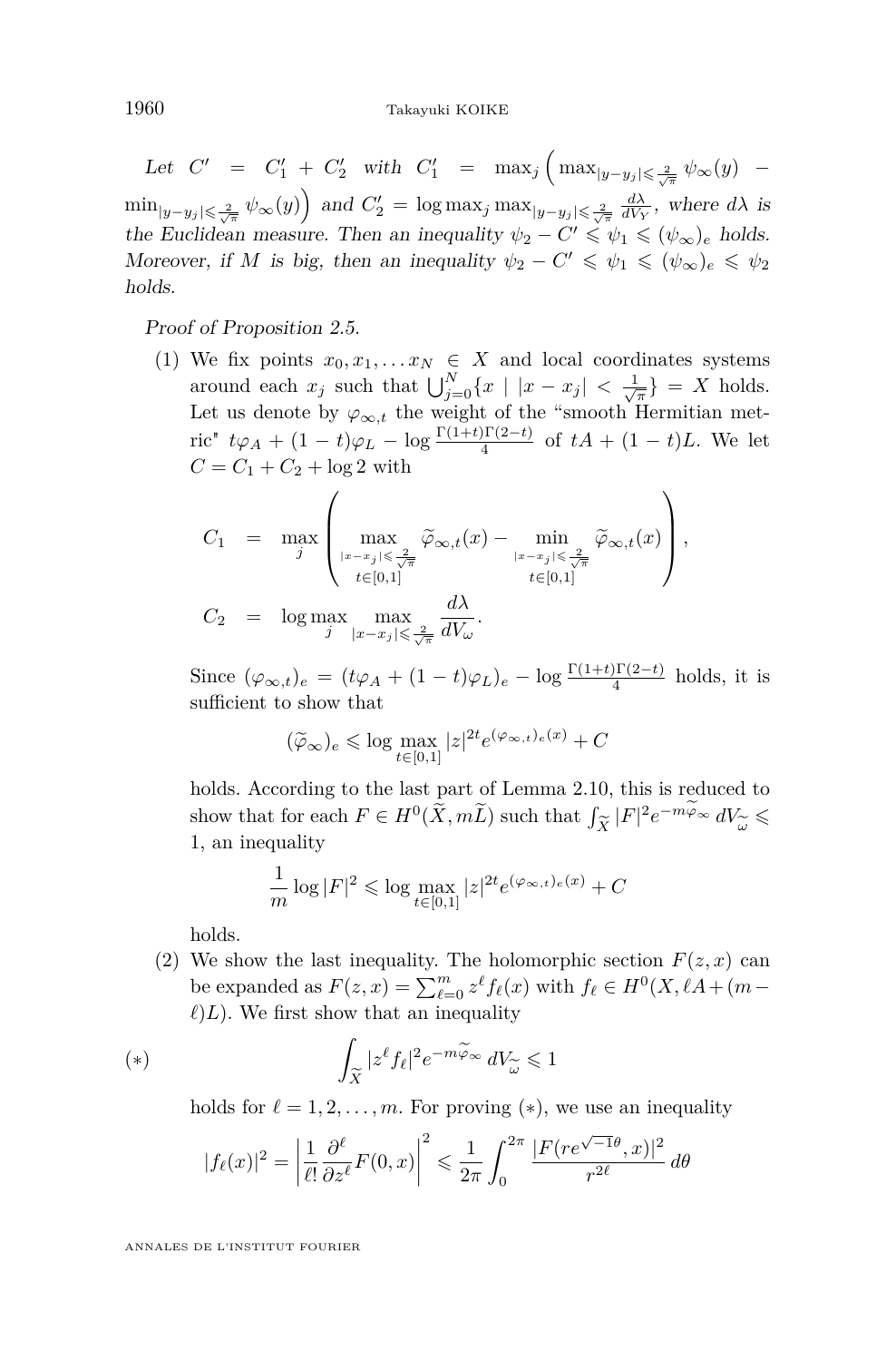for each positive number *r*. We denote by  $\widetilde{\varphi}_{\infty}(r, x)$  the function such that  $\widetilde{\varphi}_{\infty}(|z|,x) = \widetilde{\varphi}_{\infty}(z,x)$  holds. By multiplying the metric terms and integrating these with  $r$ , we obtain the following inequality.

$$
\int_0^\infty \frac{2r(r^{2\ell}|f_\ell(x)|^2 e^{-m\widetilde{\varphi}_\infty(r,x)})e^{\varphi_A(x)+\varphi_L(x)}}{(r^2 e^{\varphi_A(x)}+e^{\varphi_L(x)})^2} dr
$$
\n
$$
\leq \frac{1}{2\pi} \int_0^\infty \left( \int_0^{2\pi} \frac{2r(|F(re^{\sqrt{-1}\theta},x)|^2 e^{-m\widetilde{\varphi}_\infty(r,x)})e^{\varphi_A(x)+\varphi_L(x)}}{(r^2 e^{\varphi_A(x)}+e^{\varphi_L(x)})^2} d\theta \right) dr
$$
\n
$$
= \int_{z \in \pi^{-1}(x)} |F(z,x)|^2 e^{-m\widetilde{\varphi}(z,x)} dV_{\widetilde{\omega}}|_{\pi^{-1}(x)}.
$$

This inequality and Lemma [2.8](#page-6-0)  $(2)$ ,  $(3)$ ,  $(4)$  implies the inequality (∗).

Then, by Lemma [2.8](#page-6-0) (3),

$$
1 \geqslant \int_{(z,x)\in \widetilde{X}} |z^{\ell} f_{\ell}(x)|^{2} e^{-m\widetilde{\varphi}_{\infty}(z,x)} dV_{\widetilde{\omega}}
$$
\n
$$
= \int_{x\in X} |f_{\ell}(x)|^{2} \left( \int_{z\in \pi^{-1}(x)} |z^{\ell}|^{2} e^{-m\widetilde{\varphi}_{\infty}(z,x)} dV_{\widetilde{\omega}}|_{\pi^{-1}(x)} \right) dV_{\omega}
$$
\n
$$
= \int_{x\in X} |f_{\ell}(x)|^{2} \left( \left( \int_{z\in \pi^{-1}(x)} \left( |z|^{2\frac{\ell}{m}} e^{-\widetilde{\varphi}_{\infty}(z,x)} \right)^{m} dV_{\widetilde{\omega}}|_{\pi^{-1}(x)} \right)^{\frac{1}{m}} \right.
$$
\n
$$
\cdot \left( \int_{z\in \pi^{-1}(x)} 1^{\frac{m}{m-1}} dV_{\widetilde{\omega}}|_{\pi^{-1}(x)} \right)^{\frac{m-1}{m}} \right)^{m} dV_{\omega}
$$
\n
$$
\geqslant \int_{x\in X} |f_{\ell}(x)|^{2} \left( \int_{z\in \pi^{-1}(x)} |z|^{2\frac{\ell}{m}} e^{-\widetilde{\varphi}_{\infty}(z,x)} \right)^{m} dV_{\omega}
$$

holds (Here we used Hölder's inequality). Therefore, by Lemma [2.9,](#page-7-0)  $\int_{x \in X} |f_{\ell}(x)|^2 e^{-m\varphi_{\infty,t}(x)} dV_{\omega} \leq 1$  holds for  $t = \frac{\ell}{m}$ . Then by Lemma [2.10,](#page-7-0) we obtain an inequality  $\frac{1}{m} \log |f_{\ell}|^2 \leqslant (\varphi_{\infty,t})_e + C_1 + C_2$ .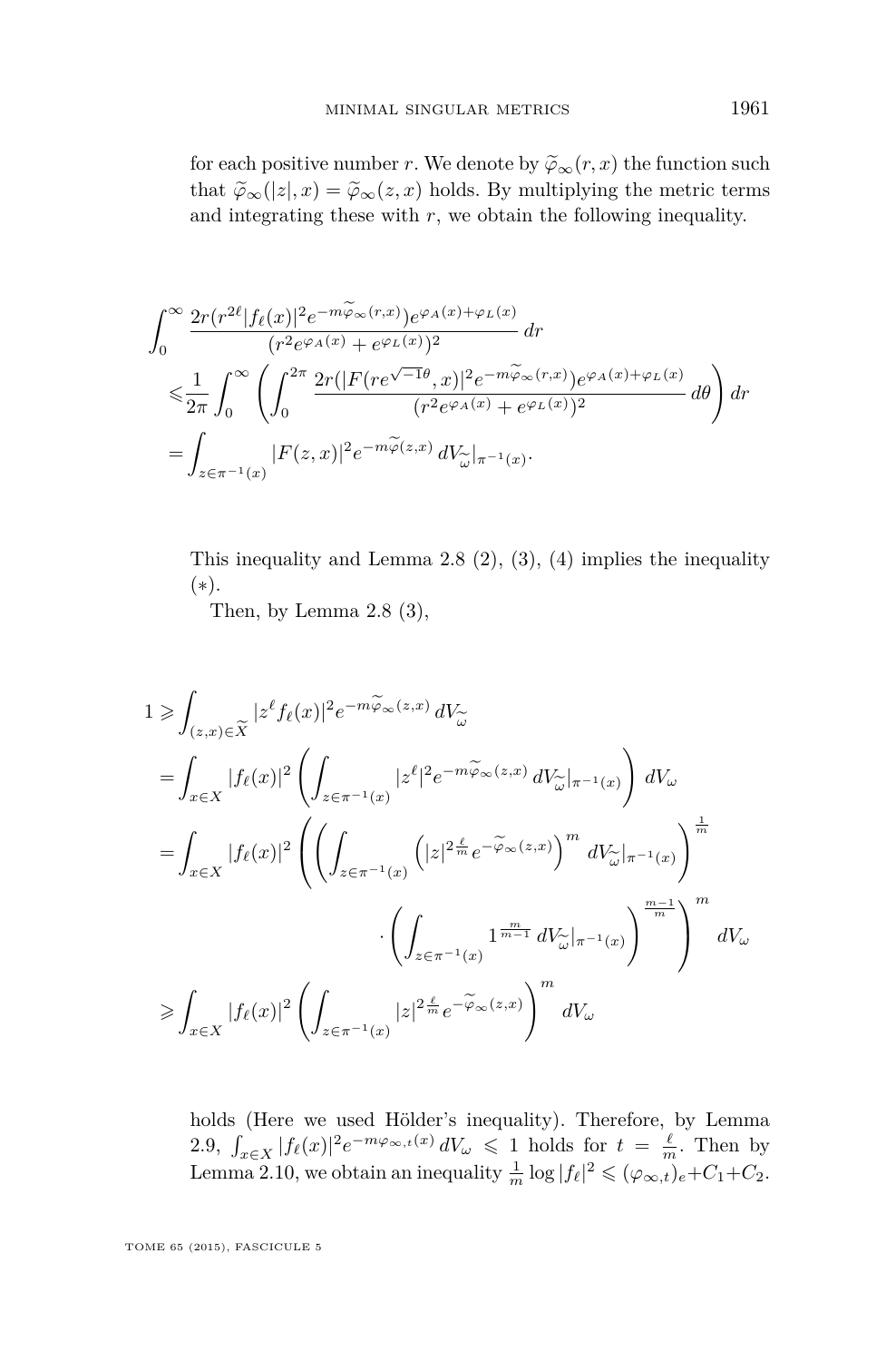Thus  
\n
$$
\frac{1}{m} \log |F(z, x)|^2 \leq \frac{1}{m} \log \sum_{l=0}^m |z^{\ell} f_{\ell}(x)|^2
$$
\n
$$
\leq \frac{1}{m} \log \left( (m+1) \max_{\ell} |z^{\ell} f_{\ell}(x)|^2 \right)
$$
\n
$$
= \frac{1}{m} \log (m+1) + \log \max_{0 \leq \ell \leq m} |z|^2 \frac{e}{m} |f_{\ell}(x)|^{\frac{2}{m}}
$$
\n
$$
\leq \log 2 + \log \max_{t \in [0, 1]} |z|^{2t} e^{(\varphi_{\infty, t}) e(x) + C_1 + C_2}
$$
\n
$$
= \log \max_{t \in [0, 1]} |z|^{2t} e^{(\varphi_{\infty, t}) e(x)} + C
$$

 $\Box$ holds.

Thus

**3. Proof of Theorem [1.2](#page-2-0)**

In this section, we prove Theorem [1.2](#page-2-0) and Theorem [1.3.](#page-3-0) We first prove Theorem [1.3.](#page-3-0)

Proof of Theorem [1.3.](#page-3-0) — As Theorem [1.3](#page-3-0) immediately follows from Theorem [2.2](#page-4-0) when *A* is ample, we show the theorem when *A* is merely semiample (Although we can not obtain a concrete description of a minimal singular metric of  $\mathcal{O}_{\mathbb{P}(A\oplus L)}(1)$  as in Theorem [2.2](#page-4-0) in this case, we can show the theorem). Let  $\tilde{h}_{\text{min}}$  be a minimal singular metric of  $\mathcal{O}_{\mathbb{P}(A\oplus L)}(1)$ ,  $h_A$ be a smooth Hermitian metric of *A* with semi-positive curvature, and *h<sup>L</sup>* be a minimal singular metric of *L*. Let us consider the singular Hermitian metric *h* with local weight function  $\log(|z|^2 e^{\varphi_A(x)} + e^{\varphi_L(x)})$  where  $(z, x)$ is the coordinates just as in Theorem [2.2](#page-4-0) and  $\varphi_A, \varphi_L$  is the local weight of  $h_A, h_L$ , respectively. Since  $h_{\min}$  is less singular than  $\hat{h}$  and  $\hat{h}|_{\mathbb{P}(L)} = h_L$ holds, there exists a positive constant *C* such that

$$
\widetilde{h}_{\min}|_{\mathbb{P}(L)} \leqslant C \cdot \widetilde{h}|_{\mathbb{P}(L)} = C \cdot h_L
$$

holds, which shows that the metric  $\tilde{h}_{\min}|_{\mathbb{P}(L)}$  has minimal singularity.  $\square$ 

Proof of Theorem [1.2.](#page-2-0) — Let *X* be a smooth projective variety, *D* a 1-codimensional smooth subvariety of *X*, and let *L* be a pseudo-effective line bundle over *X*. We assume that  $A = L \otimes \mathcal{O}_X(-D)$  is semi-positive and that there is an open neighborhood *U* of  $D \subset X$  biholomorphic to an open neighborhood  $U'$  of the zero section of the normal bundle  $N_{D/X}$ . Here we may assume that  $U' = \{ \xi \in N_{D/X} \mid |\xi|_{h_{X/D}} < \varepsilon_0 \}$  for some smooth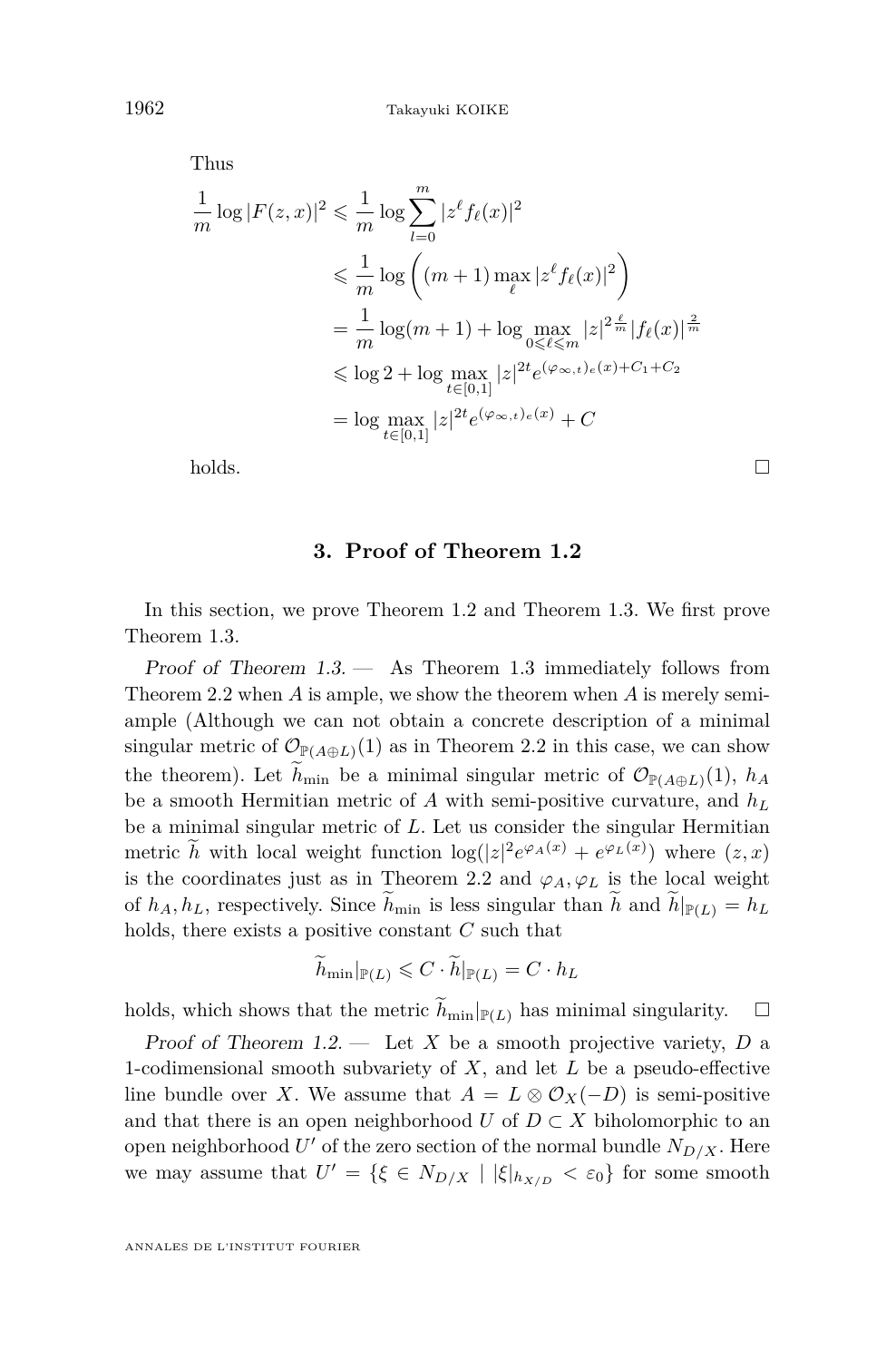Hermitian metric  $h_{X/D}$  with negative curvature of  $N_{D/X}$  and a positive number  $ε_0$ .

Since  $L|_D$  has no singular Hermitian metric of with psh local weights (which is not identically equal to  $-\infty$ ) when  $L|_D$  is not pseudo-effective, all we have to do is showing the existence of a singular Hermitian metric of *L* with psh local weights which is an extension of a minimal singular metric of  $L|_D$  assuming  $L|_D$  is pseudo-effective but not big. We set X' as the total space  $\pi$ :  $\mathbb{P}(L|_D \oplus A|_D) \to D$  and  $L'$  as the relative hyperplane bundle  $\mathcal{O}_{\mathbb{P}(L|_D \oplus A|_D)}(1)$ . Let us fix a minimal singular metric  $h_{L'} = e^{-\varphi_{L'}}$ of *L'*. We set *V'* as the subset  $\{\xi \in N_{D/X} \mid |\xi|_{h_{X/D}} < \frac{\varepsilon_0}{2}\}$ . By Remark [2.3,](#page-4-0) we can regard  $U'$  and  $V'$  be neighborhoods of  $D' = \mathbb{P}(L|_D) \subset X'$ . From the assumption, the natural biholomorphic mapping  $\pi|_{D'}: D' \to D$  extends to a biholomorphic mapping  $f: U' \to U$ . We denote by *V* the set  $f(V') \subset U$ .

By Proposition [3.1](#page-0-0) (2) below, there exists a line bundle  $F$  on  $U'$  which admits a flat structure and  $f^*(L|_U) \cong L'|_{U'} \otimes F$  holds. We fix a flat metric  $h_F = e^{-\varphi_F}$  of *F*. By choosing appropriate local trivialization, we may assume  $\varphi_F \equiv 0$ . Thus we can regard  $(f^{-1})^* \varphi_{L'}$  as the local weight function of the singular Hermitian metric  $(f^{-1})^* h_L h_F$  of  $L|_U$ . To show the theorem, according to Theorem [1.3,](#page-3-0) it is sufficient to construct a singular Hermitian metric  $e^{-\varphi_L}$  of *L* with  $dd^c \varphi_L \geq 0$  and  $\varphi_L|_V = (f^{-1})^* \varphi_{L'}|_{V'}$  holds. Let  $h_A = e^{-\varphi_A}$  be a smooth Hermitian metric of *A* with  $dd^c \varphi_A \geq 0$  and let  $f_D \in H^0(X, \mathcal{O}_X(D))$  be a section which vanishes only on *D*. Without loss of generality, we may assume  $\varphi_A \geqslant 0$ ,  $(f^{-1})^* \varphi_{L'} \leqslant -1$  holds on each fixed open set  $W_j$  (*j* = 1, 2, ..., *N*) covering the whole *U*, and  $\log |f_D|^2 \geq -1$ holds on each intersection  $W_j \cap (\overline{U} \setminus V)$ . We define  $\varphi_L$  as the function  $\max{\{\varphi_A + \log |f_D|^2, (f^{-1})^* \varphi_{L'}}\}$  on each  $W_j \cap U$ . Since  $\varphi_L = \varphi_A + \log |f_D|^2$ holds on each intersection  $W_j \cap (\overline{U} \setminus V)$ ,  $e^{-\varphi_L}$  on  $U$  and  $e^{-(\varphi_A + \log |f_D|^2)}$  on  $X \setminus V$  glue up to define a new singular Hermitian metric of *L*, which proves the theorem.  $\Box$ 

- PROPOSITION 3.1.  $(1)$  (a version of Rossi's theorem) The natural map  $H^1(U', \mathcal{O}_{U'}) \to H^1(U', \mathcal{O}_{U'}/I_{D'}^n)$  is injective for some  $n \geq 1$ , where  $I_{D'}$  the defining ideal sheaf of  $D \subset U$ .
- (2) There is a line bundle *E* on *D'* such that  $c_1(E) = 0$  and  $f^*(L|_U) \cong$  $(L' \otimes \pi^*E)|_{U'}$  hold.
- (3) The groups Pic (*U*) and Pic (*D*) are isomorphic.

Proof of Proposition [3.1.](#page-0-0)

(1) We intrinsically use Rossi's theorem [\[10,](#page-15-0) Theorem 3]. Here we remark that, from the assumption that  $\mathcal{O}_X(-D)|_D$  is ample, *U'* is a strongly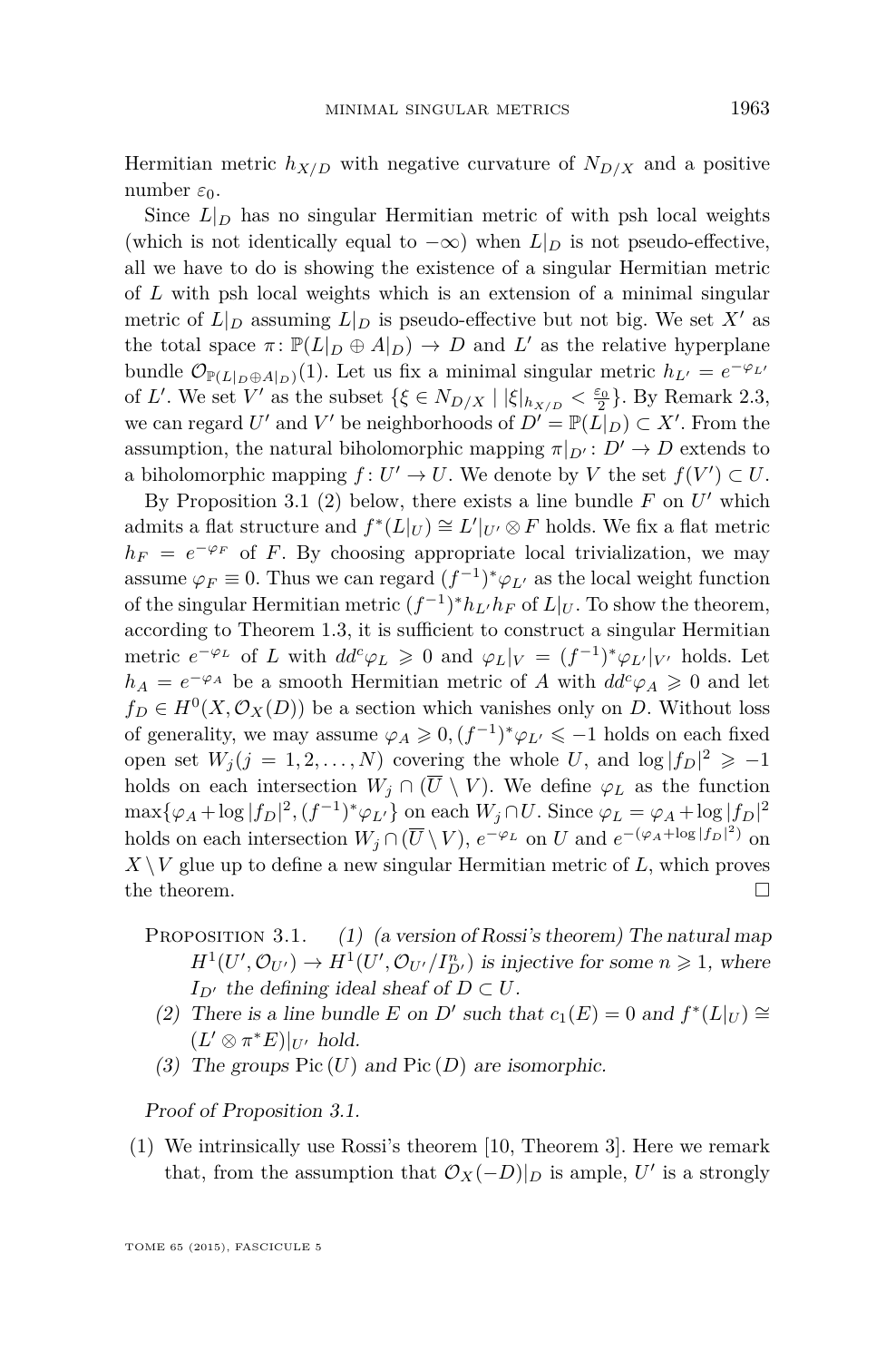pseudoconvex domain. Thus, from Rossi's theorem, it turns out that there exists an ideal sheaf  $J \subset \mathcal{O}_{U'}$  satisfying the condition that

(i)  $V(J) \subset D' \cup \{p_1, p_2, \cdots, p_l\}$  for some finitely many points  $p_1, p_2$ ,  $\cdots$ ,  $p_l \in U' \setminus D'$ , where  $V(J) \subset U'$  stands for the zero set of the ideal sheaf *J*, and that

(ii) the natural map  $H^1(U', \mathcal{O}_{U'}) \to H^1(U', \mathcal{O}_{U'}/J)$  is injective.

Here we remark that  $H^1(U', \mathcal{O}_{U'}/J) = H^1(D', \mathcal{O}_{U'}/J)$  holds. It is because the condition (i) and the fact that the first sheaf cohomology vanishes on the zero-dimensional sets  $p_1, p_2, \cdots, p_l$ .

Let us denote by  $I_{D'}$  the defining ideal sheaf of  $D'$ , by  $I_{p_j}$  the defining  $i$  ideal sheaf of  $p_j$  for  $1 \leqslant j \leqslant l$ , and by  $\hat{J}$  the ideal sheaf  $I_{p_1}I_{p_2}\cdots I_{p_l}I_{D'}$ . By Hilbert's Nullstellensatz, there exists an integer *n* such that  $\hat{J}^n \subset J$ holds. Thus the natural map  $H^1(U', \mathcal{O}_{U'}) \to H^1(U', \mathcal{O}_{U'}/J)$  is decomposed into the composition of two natural maps  $H^1(U', \mathcal{O}_{U'}) \to$  $H^1(U', \mathcal{O}_{U'}/\hat{J}^n)$  and  $H^1(U', \mathcal{O}_{U'}/\hat{J}^n) \to H^1(U', \mathcal{O}_{U'}/J)$ . From the condition (ii), it turns out that the map  $H^1(U', \mathcal{O}_{U'}) \to H^1(U', \mathcal{O}_{U'}/\hat{J}^n)$ is also injective, and since  $H^1(U', \mathcal{O}_{U'}/\hat{J}^n) = H^1(D', \mathcal{O}_{U'}/\hat{J}^n) =$  $H^1(D', \mathcal{O}_{U'}/I_{D'}^n)$  holds, this proves the first assertion.

(2) The projection  $\pi: U' \to D$  and the injection  $i: D' \to U'$  induce the maps  $\pi^*: H^1(D', \mathcal{O}_{D'}) \to H^1(U', \mathcal{O}_{U'})$  and  $i^*: H^1(U', \mathcal{O}_{U'}) \to$  $H^1(D', \mathcal{O}_{D'})$ , respectively. Since  $\pi \circ i = id_{D'}$ ,  $\pi^*$  is injective.

$$
H^1(U', \mathcal{O}_{U'}) \xrightarrow{\alpha} H^1(U', \mathcal{O}_{U'}^*) \xrightarrow{\delta} H^2(U', \mathbb{Z})
$$
  
\n
$$
\pi^* \uparrow \qquad \circ \qquad \pi^* \uparrow
$$
  
\n
$$
H^1(D', \mathcal{O}_{D'}) \xrightarrow{\beta} H^1(D', \mathcal{O}_{D'}^*)
$$

We first check that  $f^*(L|_U) \otimes L'|_{U'}^{-1}$  is topologically trivial line bundle. Indeed,  $(f^*(L|_U) \otimes L'|_{U'}^{-1})|_{D'}$  is the trivial bundle and  $i \circ \pi$  is homotopic to  $\mathrm{id}_{U'}$ . Thus we conclude that  $\delta(f^*(L|_U) \otimes L'|_{U'}^{-1}) = 0$  and we can take an element  $\xi \in H^1(U', \mathcal{O}_{U'})$  satisfying  $\alpha(\xi) = f^*(L|_U) \otimes$ *L*<sup> $\vert$ </sup>*U*<sup> $\vert$ </sup>*U*<sup> $\vert$ </sup> *τ*</sub> *Σ V* . When *ξ* lies in the image of  $π$ <sup>\*</sup>, we can take an element *η* ∈  $H^1(D', \mathcal{O}_{D'})$  such that  $\pi^*(\eta) = \xi$  holds. In this case,  $f^*(L|_U) \otimes L'|_{U'}^{-1} =$  $\pi^* \beta(\eta)$  holds and since  $\beta(\eta)$  is a flat line bundle,  $f^*(L|_U) \otimes L'|_{U'}^{-1}$  is also a flat line bundle.

Thus all we have to do is showing that the inequality dim  $H^1(U',\mathbb{R})$  $\mathcal{O}_{U'}$ )  $\leq$  dim  $H^1(D', \mathcal{O}_{D'})$  holds. Let us consider the short exact sequence  $0 \to I_{D'}^l/I_{D'}^{l+1} \to \mathcal{O}_{U'}/I_{D'}^{l+1} \to \mathcal{O}_{U'}/I_{D'}^l \to 0$  for  $l \geq 1$ . Then it follows that the natural map  $H^1(U', \mathcal{O}_{U'}/I_{D'}^{l+1}) \to H^1(U', \mathcal{O}_{U'}/I_{D'}^l)$  is injective. It is because  $H^1(U', I^l_{D'}/I^{l+1}_{D'}) = H^1(U', I^l_{D'} \otimes (\mathcal{O}_{U'}/I_{D'})) =$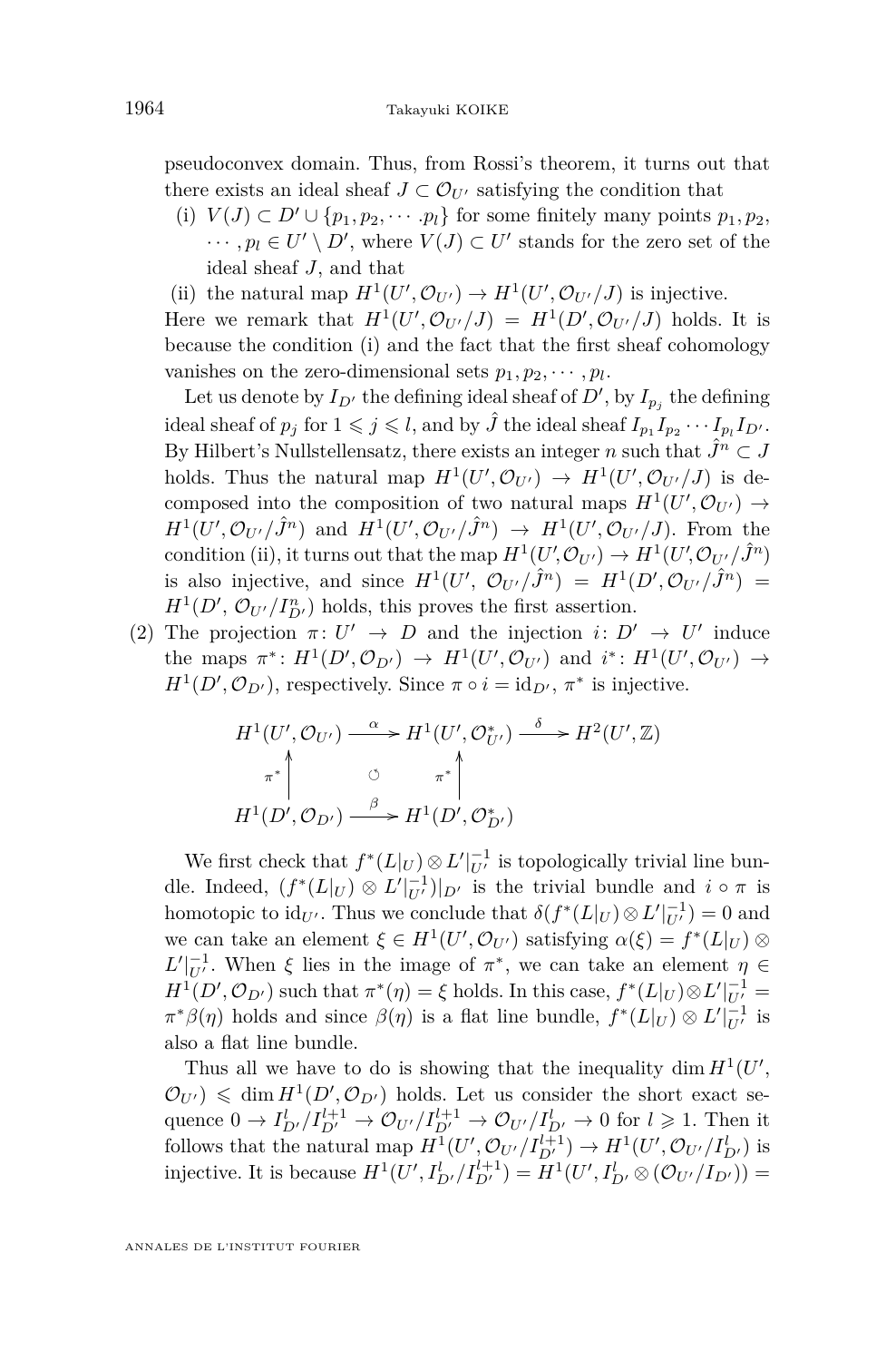<span id="page-13-0"></span> $H^1(D', \mathcal{O}_{D'}(-lD'|_{D'}))$  vanishes for each  $l \geq 1$ , since  $\mathcal{O}_{D'}(-K_{D'}-1)$  $lD'|_{D'}$ ) =  $\mathcal{O}_{D'}(-K_{D'}-D'|_{D'})\otimes\mathcal{O}_{D'}(-(l-1)D'|_{D'})$  is nef and big from the assumption. From this combined with the injection in Lemma [3.1](#page-0-0) (1), it holds that the natural map  $H^1(U', \mathcal{O}_{U'}) \to H^1(U', \mathcal{O}_{U'}/I_{D'}) =$  $H^1(D', \mathcal{O}_{D'})$  is injective, and thus we obtain the inequality dim  $H^1(U', \mathcal{O}_{D'})$  $\mathcal{O}_{U'}$ )  $\leqslant$  dim  $H^1(D', \mathcal{O}_{D'})$ .

(3) By the same argument in the proof of Lemma [3.1](#page-0-0) (2), it can be shown that the restriction map  $Pic(U') \to Pic(D')$  is the inverse map of  $\pi^*$ : Pic  $(D') \to \text{Pic}(U')$  $\Box$ 

Remark 3.2. – When  $\mathcal{O}(K_D)$  is semi-negative, we can prove  $H^1(U',\mathcal{O})$  $\mathcal{O}_{U'}$   $\cong$   $H^1(D', \mathcal{O}_{D'})$  more shortly. Let us consider the short exact sequence  $0 \to I_{D'} \to \mathcal{O}_{U'} \to \mathcal{O}_{U'}/I_{D'} \to 0$  and the induced exact sequence  $H^1(U', I_{D'}) \to H^1(U', \mathcal{O}_{U'}) \to H^1(D', \mathcal{O}_{D'}) \to H^2(U', I_{D'})$ . By the assumption that  $\mathcal{O}_D(-K_D) = \mathcal{O}_U(-K_U - D)|_D$  is semi-positive and by Ohsawa's theorem [\[9,](#page-15-0) 4.5], it follows that the cohomology group  $H^p(U', I_{D'})$ vanishes for all  $p > 0$ . Thus  $H^1(U', \mathcal{O}_{U'}) \cong H^1(D', \mathcal{O}_{D'})$  holds.

Remark 3.3. — In the above proof of Theorem [1.2,](#page-2-0) we compared the singular Hermitian metric of  $L$  with that of  $L'$  around the tubular neighborhoods of the divisors. By using this technique, it turns out to be clear that the metric  $e^{-\varphi_L}$  we constructed above is a minimal singular metric. Moreover,  $\varphi_{L'}$  in the above proof of Theorem [1.2](#page-2-0) can be taken as in The-orem [2.2](#page-4-0) when  $A|_D$  is ample, and thus we can conclude that the minimal singular metric we constructed has just the same form as the metric in Theorem [2.2](#page-4-0) around *D* (up to smooth harmonic function). This means that we here determined a minimal singular metric of *L* around *D* by only using equilibrium metrics of  $tA|_D + (1-t)L|_D$  for  $0 \le t \le 1$  in the above proof in this case.

When *L* in Theorem [1.2](#page-2-0) satisfies that  $L|_D$  is semi-positive, we can say that *L* is also semi-positive.

COROLLARY 3.4. — Let *X*, *D*, *L* be those in Theorem [1.2.](#page-2-0) When  $L|_D$  is semi-positive, *L* is also semi-positive.

 $Proof.$  — We use notations in the proof of [1.2.](#page-2-0) By the proof of Theo-rem [1.3,](#page-3-0) it is clear that we can choose smooth  $h_L$  when  $L|_D$  is semi-positive. We define  $\varphi_L$  as the function  $M(\varphi_A + \log |f_D|^2, (f^{-1})^* \varphi_{L'})$  (instead of  $\max{\{\varphi_A + \log |f_D|^2, (f^{-1})^* \varphi_{L'}\}}$  on each  $W_j \cap U$ , where *M* is a regularized max function (see [\[2,](#page-15-0) §5.E] for the definition). Then  ${e^{-\varphi_L}}$  glues up to define a smooth Hermitian metric of  $L$  with semi-positive curvature.  $\Box$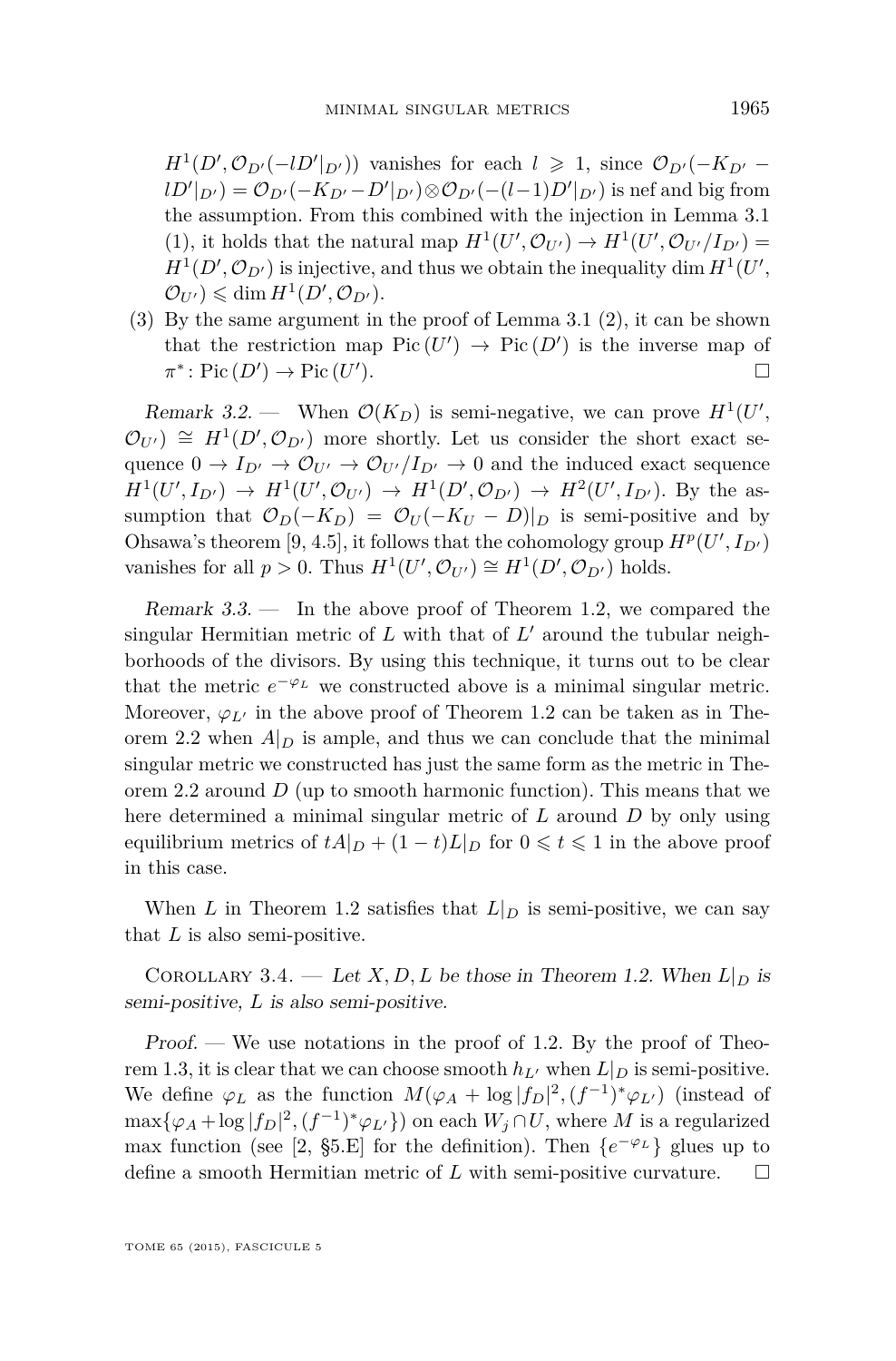<span id="page-14-0"></span>We here remark that the idea to use a regularized max function instead of the function "max" is pointed out by Prof. Shin-ichi Matsumura.

## **4. Some examples**

## **4.1. Nef and big line bundles with no locally bounded minimal singular metrics**

One can obtain the following corollary immediately from Theorem [1.3.](#page-3-0)

COROLLARY 4.1. — Let *X* be a smooth projective variety, *L* a nef line bundle over *X* and let *A* be an ample line bundle over *X*. Then a minimal singular metric of *L* is locally bounded if and only if a minimal singular metric of  $\mathcal{O}_{\mathbb{P}(A\oplus L)}(1)$  over  $\mathbb{P}(A\oplus L)$  is locally bounded.

We remark that the line bundle  $\mathcal{O}_{\mathbb{P}(A\oplus L)}(1)$  above is nef and big ([\[8,](#page-15-0)  $(2.3.2)$ .

Example 4.2.  $\qquad$  Let  $(X, L)$  be these in Example 1.7 of [\[4\]](#page-15-0), which are defined as the relative hyperplane bundle on  $X = \mathbb{P}(E)$ , where *E* is a vector bundle defined over an elliptic curve *C* given by the non-spitting extension  $0 \to \mathcal{O}_C \to E \to \mathcal{O}_C \to 0$ . In this example, *L* is nef, not big, and possesses no locally-bounded minimal singular metric. Then we can conclude that the nef and big line bundle  $\mathcal{O}_{\mathbb{P}(A\oplus L)}(1)$  defined on  $\mathbb{P}(L\oplus A)$  for some ample line bundle *A* on *X* also has no locally-bounded minimal singular metric. We remark that the similar example is introduced in [\[1,](#page-15-0) 5.4], [\[6,](#page-15-0) 5.2].

#### **4.2. Zariski's and Mumford's examples**

We can apply Theorem [1.2](#page-2-0) to Zariski's and Mumford's examples [\[8,](#page-15-0) 2.3.A].

Example 4.3. — Let  $C \subset \mathbb{P}^2$  be a smooth elliptic curve and let  $p_1, p_2$ ,  $\ldots, p_{12} \in C$  be twelve general points. We define X as the blow up of  $\mathbb{P}^2$  at these twelve points. We denote by *H* the pulled back divisor of *X* of a line in  $\mathbb{P}^2$  and by *D* the strict transform of *C*. In this case, since  $(D^2) = 9 - 12 = -3$  and the genus  $g(D) = 1$ , we can apply Grauert's theorem [\[7,](#page-15-0) Satz 7] (see §1 here) to see that  $X, L = \mathcal{O}_X(H+D)$ , and *D* satisfy the condition of Theorem [1.2.](#page-2-0) Moreover, for  $L|_D$  is semi-positive, we can apply Corollary [3.4.](#page-13-0) Thus *L* is semi-positive.